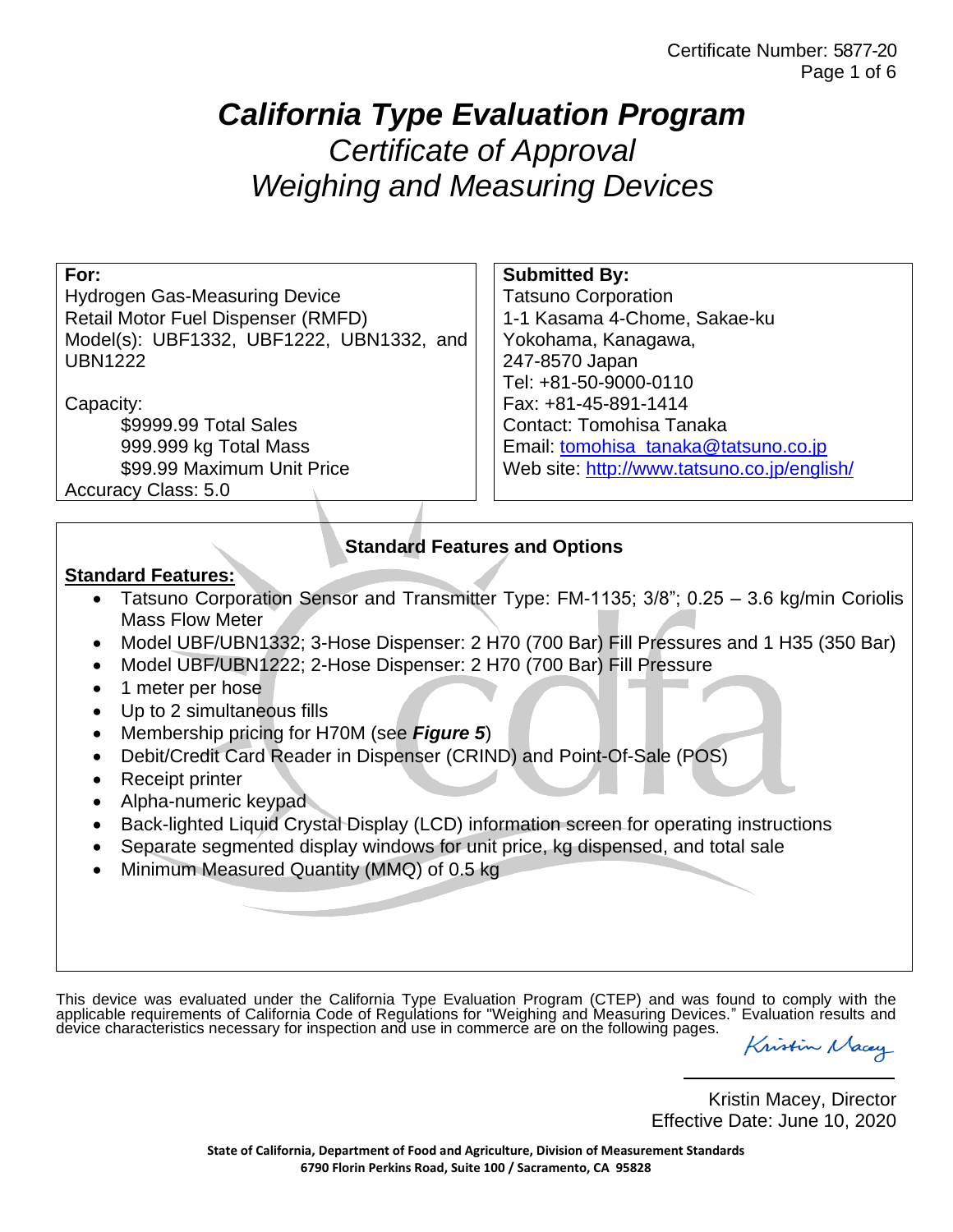### **Tatsuno Corporation**

Hydrogen Gas-Measuring Device / Model(s): UBF1332, UBF1222, UBN1332, and UBN1222

**Application:** For use in dispensing compressed hydrogen gas as a motor vehicle fuel.

**Identification:** The hard identification (ID) label is attached inside the dispenser upper-mid section (see *Figure 1*).

|                                                                                                                                                                                                                                    | <b>TATSUNO CORPORATION</b><br>4-1-1, Kasama, Sakae-ku, Yokohama, 247-8570, Japan<br>$+81-(0)-9000-0555$<br>http://www.tatsuno.co.jp/English/           |  |
|------------------------------------------------------------------------------------------------------------------------------------------------------------------------------------------------------------------------------------|--------------------------------------------------------------------------------------------------------------------------------------------------------|--|
| <b>HYDROGEN DISPENSER</b>                                                                                                                                                                                                          |                                                                                                                                                        |  |
| For Use With Compressed Hydrogen Gas Only                                                                                                                                                                                          |                                                                                                                                                        |  |
| <b>MODEL</b><br>DATE MFG.<br><b>SERIAL NO.</b><br>ACC. CLASS 5.0 CTEP<br><b>MAX. FLOW RATE</b><br><b>MIN. FLOW RATE</b><br><b>MAX, WORKING PRESSURE</b><br><b>APPLICABLE TEMPERATURE RANGE</b><br><b>OMM</b><br><b>LIMITATIONS</b> | <b>UBF1332</b><br>YYYY - MM<br>XXXXXXXX<br>XXXX-20<br>kg / min<br>3.6<br>kg / min<br>0.25<br>87.5<br>MPa<br>ဲင<br>°C to<br>$-40$<br>$+40$<br>0.5<br>kg |  |
| <b>AMBIENT TEMPERATURE RANGE</b><br>$-10 \leq$<br>$T_{\text{amb}} \leq 440$<br>MAXIMUM ALLOWABLE WORKING PRESSURE<br>MPa<br>96.6<br>PERMISSIBLE FILL PRESSURE<br>MPa<br>87.5<br>POWER RATING<br>120VAC, 5A, 60Hz, 1¢ 10kASCCR      |                                                                                                                                                        |  |
| <b>HGV 4.1 HGV Dispensing System</b><br><b>MADE IN JAPAN</b>                                                                                                                                                                       |                                                                                                                                                        |  |

*Figure 1.* Hard ID badge located inside the dispenser.

**Sealing:** Dispenser has a Category 2 wire security sealing provision. Access to all metrological features and functions are controlled with the use of a security switch located behind the mass flow metering transmitter face cover and inside the transmitter housing (*Figure 2*). Each pressure class hose has a dedicated mass flow metering system consisting of a transmitter and sensor. The hydrogen dispenser may have up to two mass flow metering systems on one side, with one additional mass flow metering system on the other side of the dispenser's two locked upper cabinets. The calibration switch has two positions: "ON" or "OFF" (*Figure 2*). When "ON," the calibration switch, "CH3," is in the down position. The dispenser's kilograms registration display window will indicate "C2" if any meter calibration switch is in the calibration mode and cannot be sealed if left in this mode (*Figure 3*). Ensure the "C2" is not displayed prior to sealing the transmitter. Each meter cover is sealed to the meter housing by threading a security seal through a drilled head screw that's attached to the cover of the housing (*Figure 4*).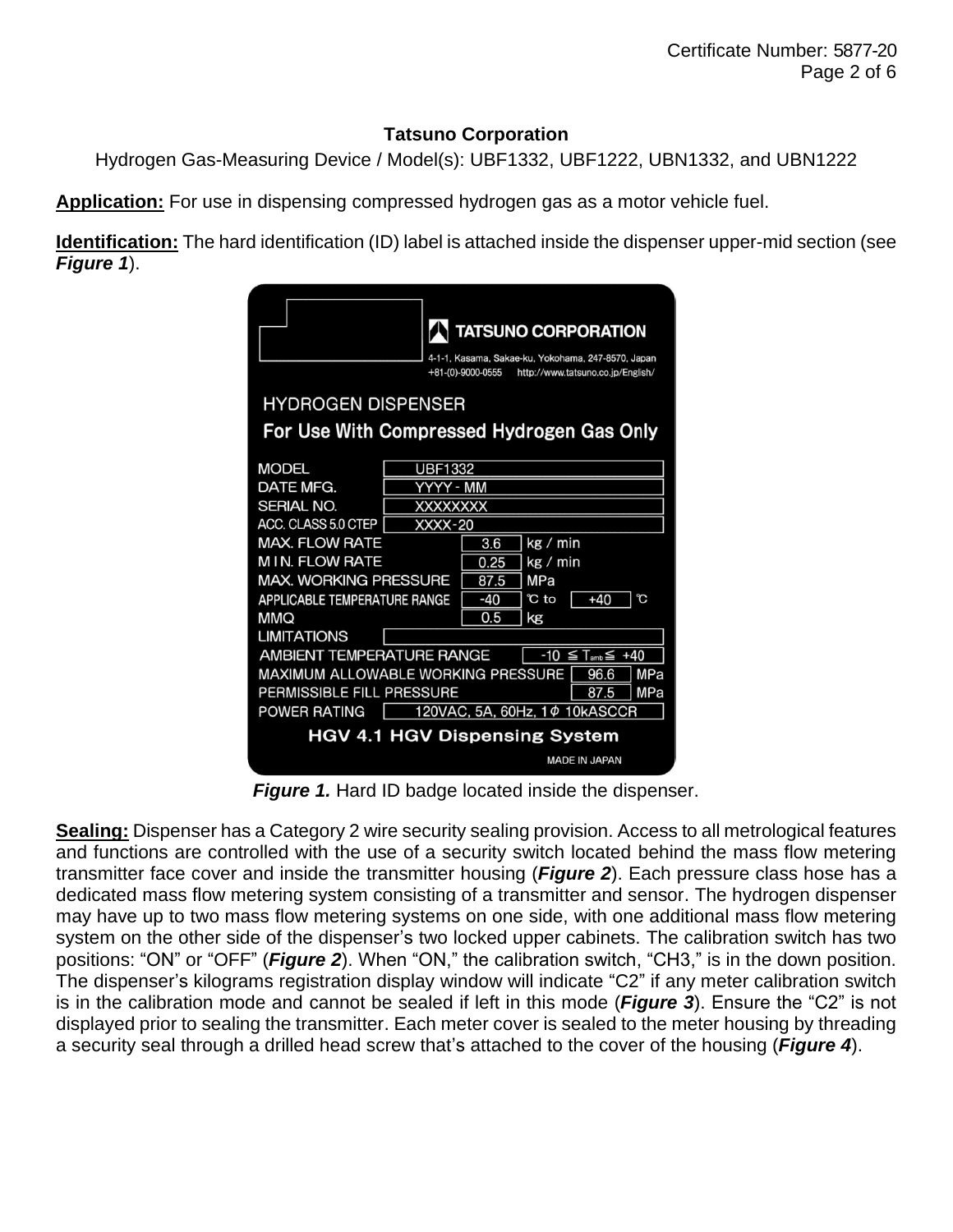Certificate Number: 5877-20 Page 3 of 6

#### **Tatsuno Corporation**

Hydrogen Gas-Measuring Device / Model(s): UBF1332, UBF1222, UBN1332, and UBN1222



**Figure 2.** Category 2 sealing provision





**Figure 3.** The face of the dispenser will indicate "C2" if placed in calibration mode.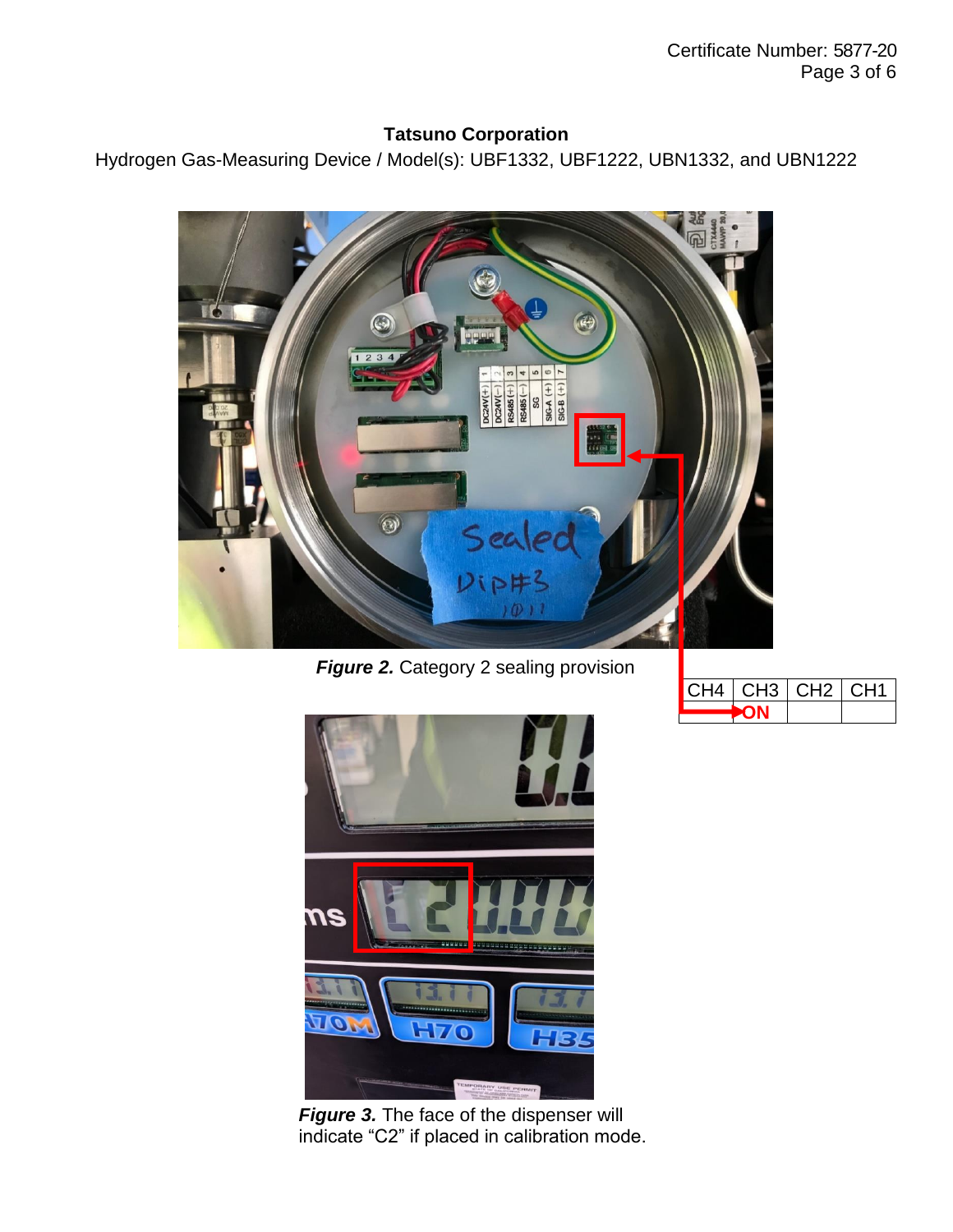#### **Tatsuno Corporation**

Hydrogen Gas-Measuring Device / Model(s): UBF1332, UBF1222, UBN1332, and UBN1222





**Operation:** Authorization to dispense is controlled using a credit/debit card or other fleet issued card. Operation instructions are presented on the video display after authorization to dispense hydrogen. Flow rates are dictated by the dispenser to prevent overheating of the fill tanks.

**Test Conditions:** The emphasis of the evaluation was on device design, performance, markings, sealing, accuracy, repeatability, and permanence. The device was tested gravimetrically. Multiple drafts were drawn using combinations of non-communication partial fills by manually stopping the dispenser, and non-communication full fills by allowing the dispenser to stop automatically at varying flows of 0.4 kg/min up to 3.6 kg/min from each 700-bar hose. Multiple drafts were also drawn from the 350-bar hose under the same conditions as above for non-communication fills. Flow rates were dictated by the dispenser to prevent overheating of the fill tanks. The MMQ of 0.5 kg was also tested. Tests described above were repeated after approximately 60 days, and all test results were within the acceptance tolerance for accuracy class 3.0. Applicant opted for accuracy class 5.0.

# **Evaluated By:** R.N. Ingram (2020)

**Type Evaluation Criteria Used:** *California Code of Regulations, Title 4, Division 9, Chapter 1, Article 1. General Code 1.10. and Hydrogen Gas-Measuring Devices 3.33.*

**Conclusion:** The results of the evaluation and information provided by the manufacturer indicate the device complies with applicable requirements.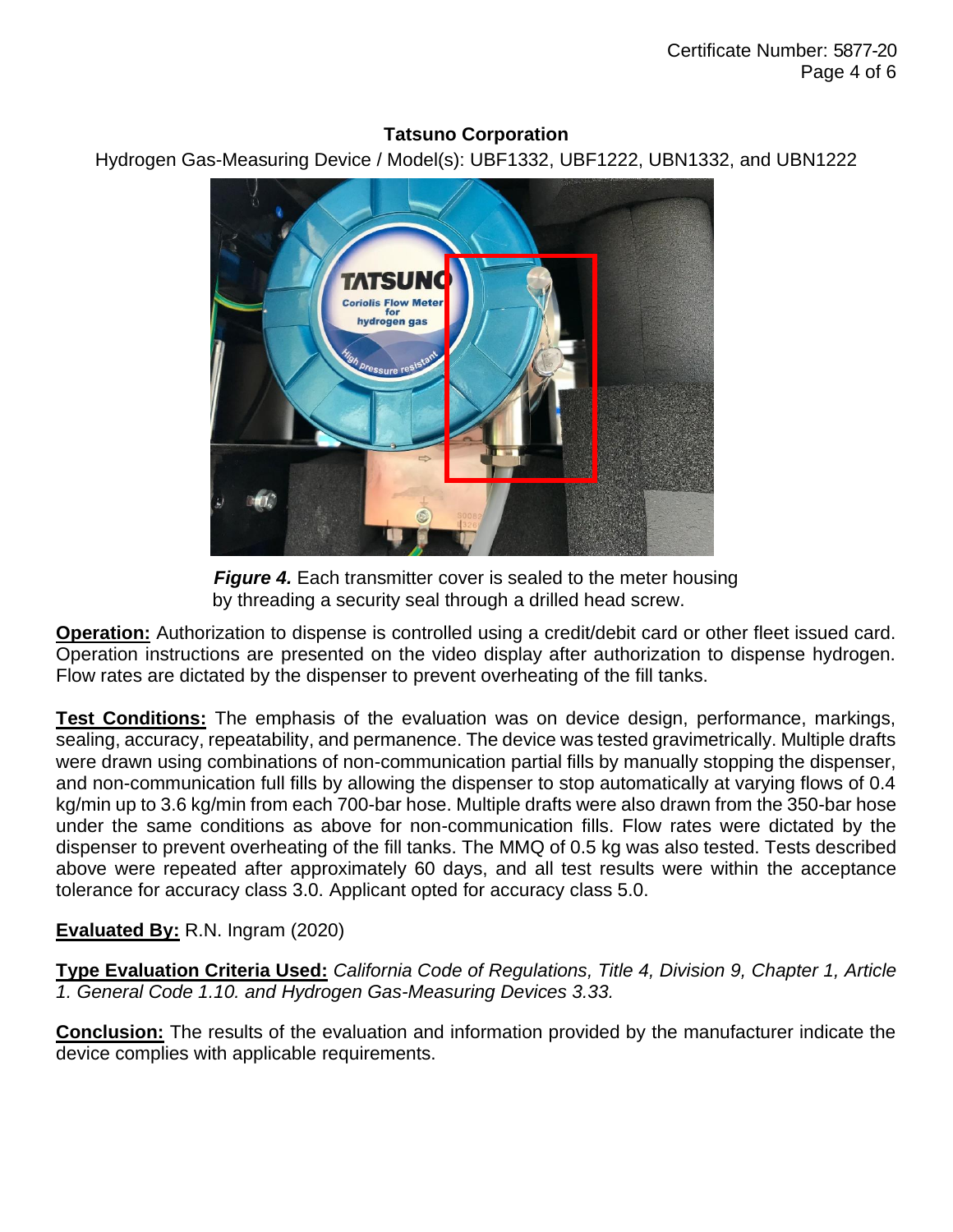Certificate Number: 5877-20 Page 5 of 6

#### **Tatsuno Corporation**

Hydrogen Gas-Measuring Device / Model(s): UBF1332, UBF1222, UBN1332, and UBN1222

## **Example(s) of the Device:**



*Figure 5.* Example of grade pricing including H70M membership pricing